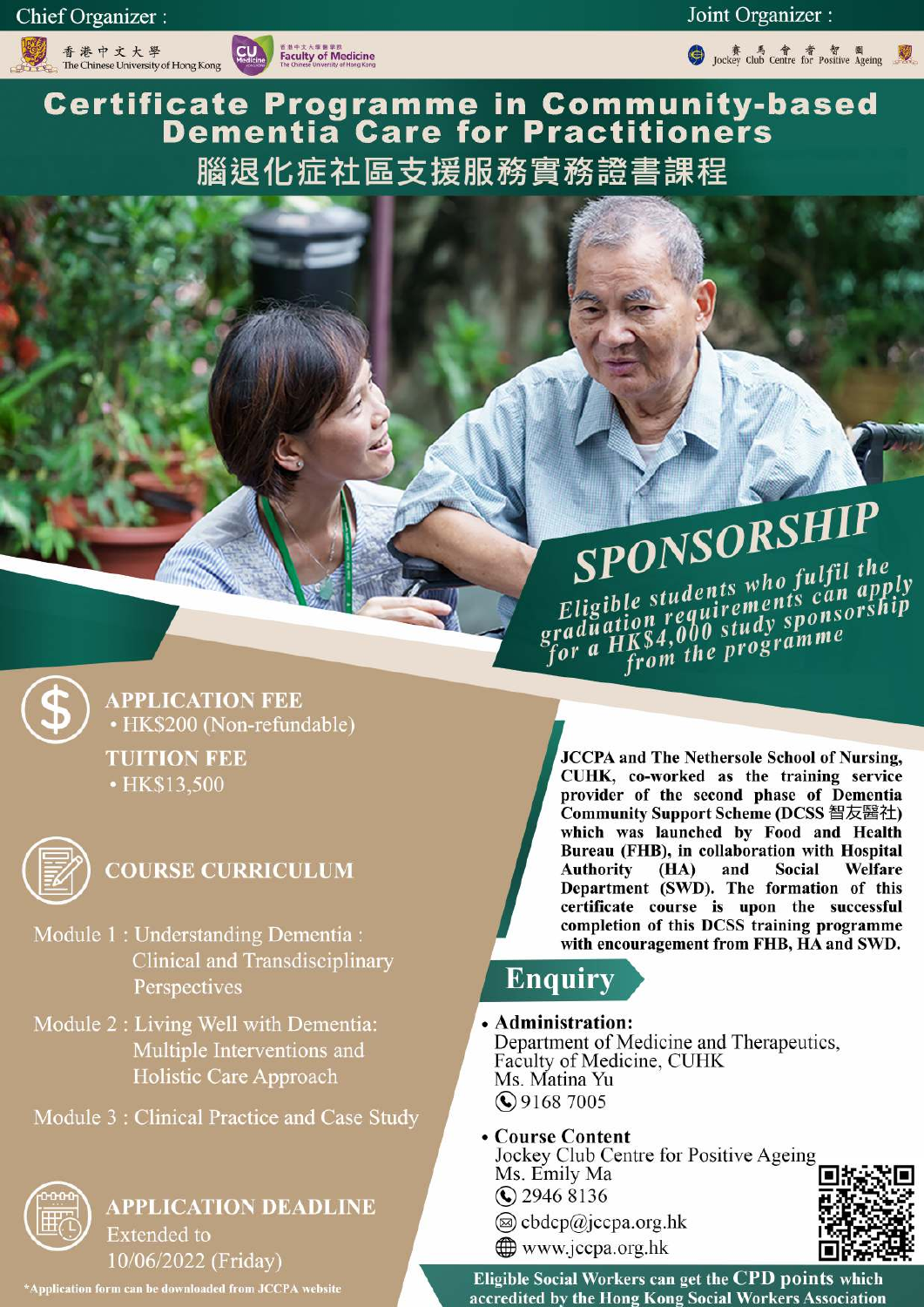

# **Learning Outcomes**

#### **Upon completion of the programme, students will be able to :**

- **►Understand the basic concept of dementia and person-centred care approach**
- **►Design the community care services for people with dementia and their caregivers**
- **►Assess the needs of people with dementia and caregivers in the community settings**
- **►Get familiar with the non-pharmacological interventions and relevant treatment in dementia care**
- **►Demonstrate the specific knowledge and skills in dementia care for community**

# **Course Details**

| : $25/07/2022$ (Monday)                                          |
|------------------------------------------------------------------|
| : 4 months                                                       |
| : Training Centre, JCCPA                                         |
| No. 27, A Kung Kok Street, Shatin, N.T.                          |
| : Mondays & Wednesdays (7:00pm - 9:30pm)                         |
| : 08 & 15/10/2022, Saturdays $(2:00 \text{pm} - 5:45 \text{pm})$ |
|                                                                  |

# **Admission Requirements**

**►Applicants who are working in social service or health care settings ; AND**

- **►Applicants who obtain 5 subjects at Grade E / Level 2 or above in HKCEE (including English Language and Chinese Language) ; OR Holders of Diploma in Vocational Studies / Foundation Diploma / Foundation Certificate ; OR Obtain a pass in Project Yi Jin OR equivalent**
- **\*Please refer to the JCCPA website for more details**

# **Graduation Requirements**

**► To fulfil the attendance rate on each module:**

| Curriculum                    | Percentage                     |
|-------------------------------|--------------------------------|
| <b>Module 1</b>               | 80% or above (8 lectures)      |
| Module 2                      | 80% or above (8 lectures)      |
| <b>Module 3</b>               | 100%                           |
| ▶ To pass on each assessment: |                                |
| Curriculum                    | <b>Assessment</b>              |
| <b>Module 1</b>               | Case report (1500 words)       |
| <b>Module 2</b>               | <b>Practical booklet</b>       |
| Module 3                      | <b>Assignment</b> (1500 words) |

*\* Students have to search for case studies by themselves and JCCPA would NOT be responsible to provide any case and the coordination work, e.g. seeking consent*

# **Acknowledgement**

 **We deeply appreciate the generous donation from Mr. Pat Wong for sponsoring the course**



**Orientation Session : 25/07/2022 (Monday) 7:00 - 9:00 pm**



 **27/07/2022 - 28/09/2022 (Mondays & Wednesdays) 7:00 - 9:30 pm Lectures :**



 **08 & 15/10/2022 (Saturdays) 2:00 - 5:45 pm Clinical Practice :**



- **Mode of Teaching Lectures and clinical practice**
- **Programme Director Professor Timothy Kwok**
- **Programme Co-director Dr. Kenny Chui Chi Man**
- **Medium of Instruction Cantonese and English**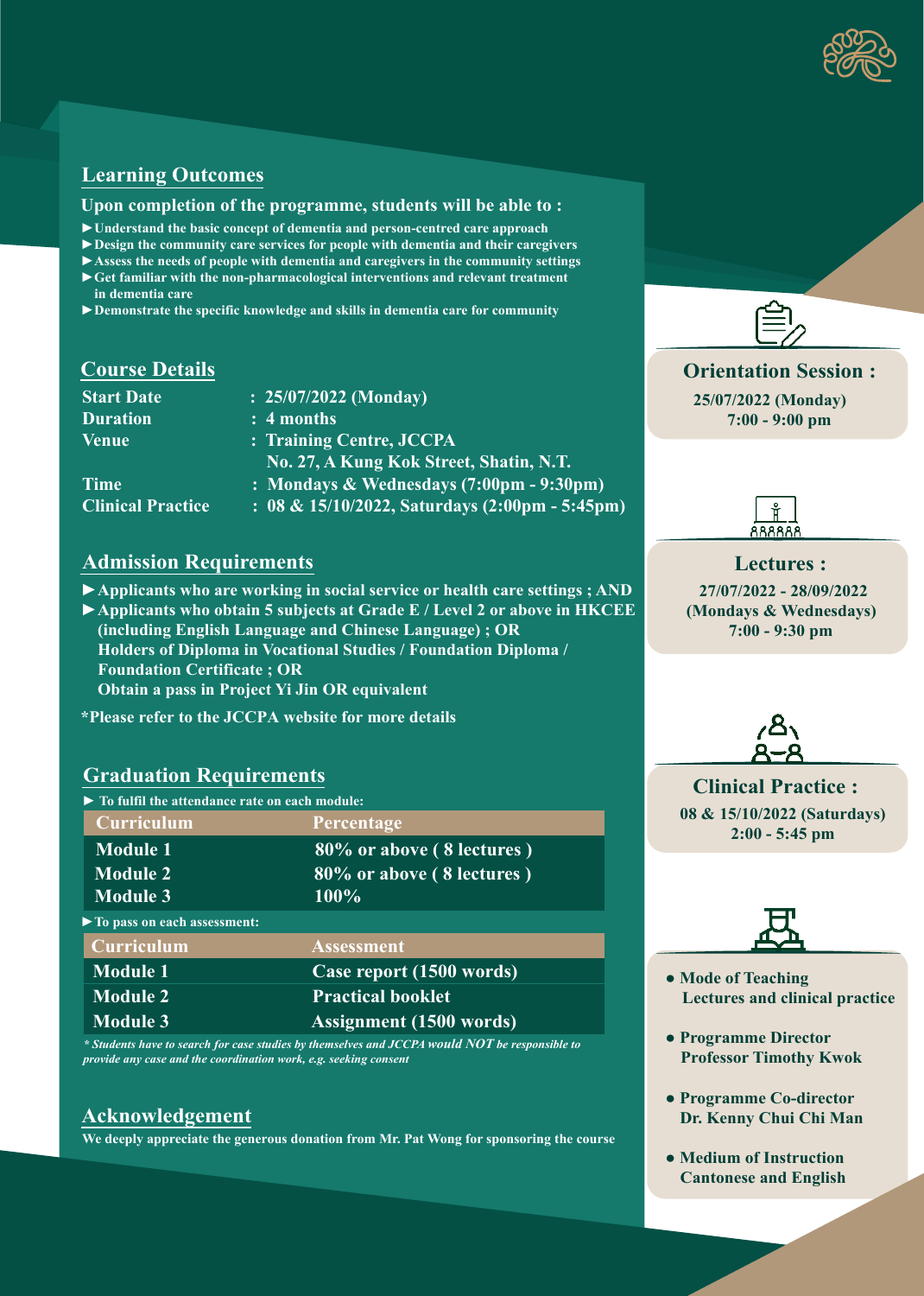



# **CERTIFICATE PROGRAMME IN COMMUNITY-BASED DEMENTIA CARE**

# **FOR PRACTITIONERS 2022**

#### **Brief Introduction of Programme**

| Part<br><b>Course Curriculum</b> |                                                                              |  |  |  |  |
|----------------------------------|------------------------------------------------------------------------------|--|--|--|--|
| <b>CBDCP Module 1</b>            | <b>Understanding Dementia: Clinical and Transdisciplinary Perspectives</b>   |  |  |  |  |
| <b>CBDCP Module 2</b>            | Living Well with Dementia: Multiple Interventions and Holistic Care Approach |  |  |  |  |
| <b>CBDCP Module 3</b>            | <b>Clinical Practice and Case Study</b>                                      |  |  |  |  |
|                                  |                                                                              |  |  |  |  |

 The course contains two modules and clinical practice which the participants are required to participate in attachment programme at JCCPA

Each module (Module 1 and Module 2) consists of 9 lectures

Lecturers and honorary guest speakers from various related professional sectors are invited for specific topics

# **Part II Course Objectives**

The key objective of the course is to develop a fundamental understanding of transdisciplinary perspectives about dementia and multiple interventions to dementia care.

Upon completion of the programme, students will be able to:

- $\triangleright$  Understand the basic concept of dementia and person-centred care approach
- $\triangleright$  Design the community care services for people with dementia and their caregivers
- Assess the needs of people with dementia and caregivers in the community settings
- $\triangleright$  Get familiar with the non-pharmacological interventions and relevant treatment in dementia care
- $\triangleright$  Demonstrate the specific knowledge and skills in dementia care for community
- \* The formation of this certificate course is upon the successful completion of the DCSS training programme with encouragement from **Food and Health Bureau**, **Hospital Authority** and **Social Welfare Department**.

## **Part III Admission Requirements**

- Applicants who are working in social service or health care settings; AND
- $\triangleright$  Applicants who obtain 5 subjects at Grade E / Level 2 or above in HKCEE (including English Language and Chinese Language); OR

Holders of Diploma in Vocational Studies / Foundation Diploma / Foundation Certificate; OR

Obtain a pass in Project Yi Jin OR equivalent

\* Please refer to the JCCPA website for more details

Successful applicants will receive notification by email or phone

## **Part IV Class Size**

- Maximum 30 students
- Priority will be given to applicants who are working in community based elderly care or social service agencies
- $\triangleright$  Selection of successful applicants are subject to the final decision of donors, CUHK and JCCPA

## **Part V Orientation Session**

 An orientation session for successful applicants will be held on **25/07/2022 (Monday) from 7:00pm to 9:00pm**. It may be conducted either through online platform or at the Training Centre of Jockey Club Centre for Positive Ageing